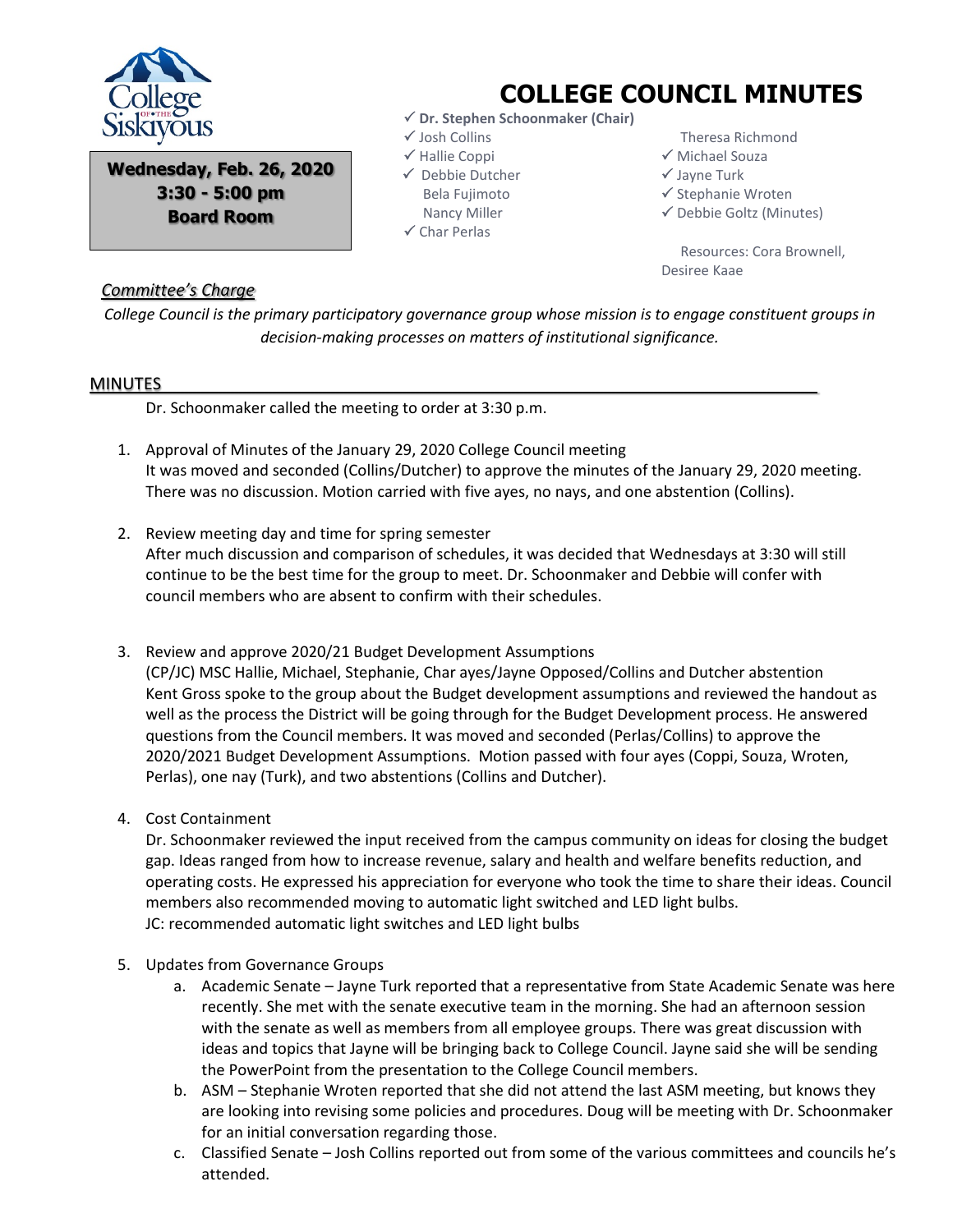- d. ASB Michael Souza reported he wasn't able to attend the last ASB meeting. He reported that they are planning a spring festival. They are also trying to find a meeting time that works for the ASB members.
- e. IPB Jayne Turk reported that IPB approved the budget assumptions at their last meeting and open hearings are now scheduled. They also approved moving forward with the physics/astronomy/math and business/computer science/economics positions.
- 6. Approval of Reviewed and/or Revised Board Policies/Procedures
	- a. Review only no changes:
	- b. Minor formatting/stylistic changes, League changes, or non-substantive changes:
		- 1) BP/AP 4230 Grading and Academic Record Symbols Dr. Perlas reviewed the minor changes made at Instruction Council as well as by Student Services.

It was moved and seconded (Collins/Wroten) to approve BP 4230 and AP 4230. The motion was amended with a second (Collins/Wroten) to approve BP 4230 and table AP 4230, sending it back to Academic Affairs for clarification on point of view of the posting of grades section. Motion carried unanimously.

- 2) AP 4500 Student News Media **Academic Affairs** Academic Affairs Questions were raised about whether this Administrative Procedure applied to learning opportunities and activities as part of a course or to material produced outside of the classroom. Dr. Perlas will address adding that definition. It was moved and seconded (Collins/Dutcher) that AP 4500 be tabled for further review. Motion carried unanimously.
- 3) BP 6100 Delegation of Authority, Business, and Fiscal Affairs Admin Services Desiree Kaae from Administrative Services reviewed the board policy with the Council. It was moved and seconded (Turk/Perlas) to approve BP 6100. Motion carried unanimously.
- 4) BP 6150 Designation of Authorized Signatures Admin Services BP 6150 is returning to College Council after being sent back to Administrative Services for more work. The corresponding Administrative Procedure requires more work. It was moved and seconded (Turk/Dutcher) to approve BP 6150. Motion carried unanimously.
- 5) AP 6365 Accessibility of Information Technology Admin Services Desiree Kaae reviewed the Administrative Procedure with the Council. The only change was adding the government code section. It was moved and seconded (Turk/Perlas) to approve AP 6365. Motion carried unanimously.
- 6) AP 6800 Safety **Admin Services** Admin Services BP 6800 has already been approved. Extensive changes were made by Administrative Services in the fall. College Council made more changes, which were accepted by Administrative Services, including a few more. It was moved and seconded (Turk/Wroten) that AP 6800 is ready for the Board after a few nonsubstantive/typographic changes are made.
- 7) BP 6900 Bookstores Admin Services Admin Services It was moved and seconded (Turk/Wroten) to approve BP 6900 without changes.
- c. Substantive content changes or revisions:
	- 1) AP 4255 Dismissal and Readmission Academic Affairs Dr. Perlas reviewed the changes that have been made as this Administrative Procedure has gone through the process. Changes have been made to reflect league language, verbiage, and titles.